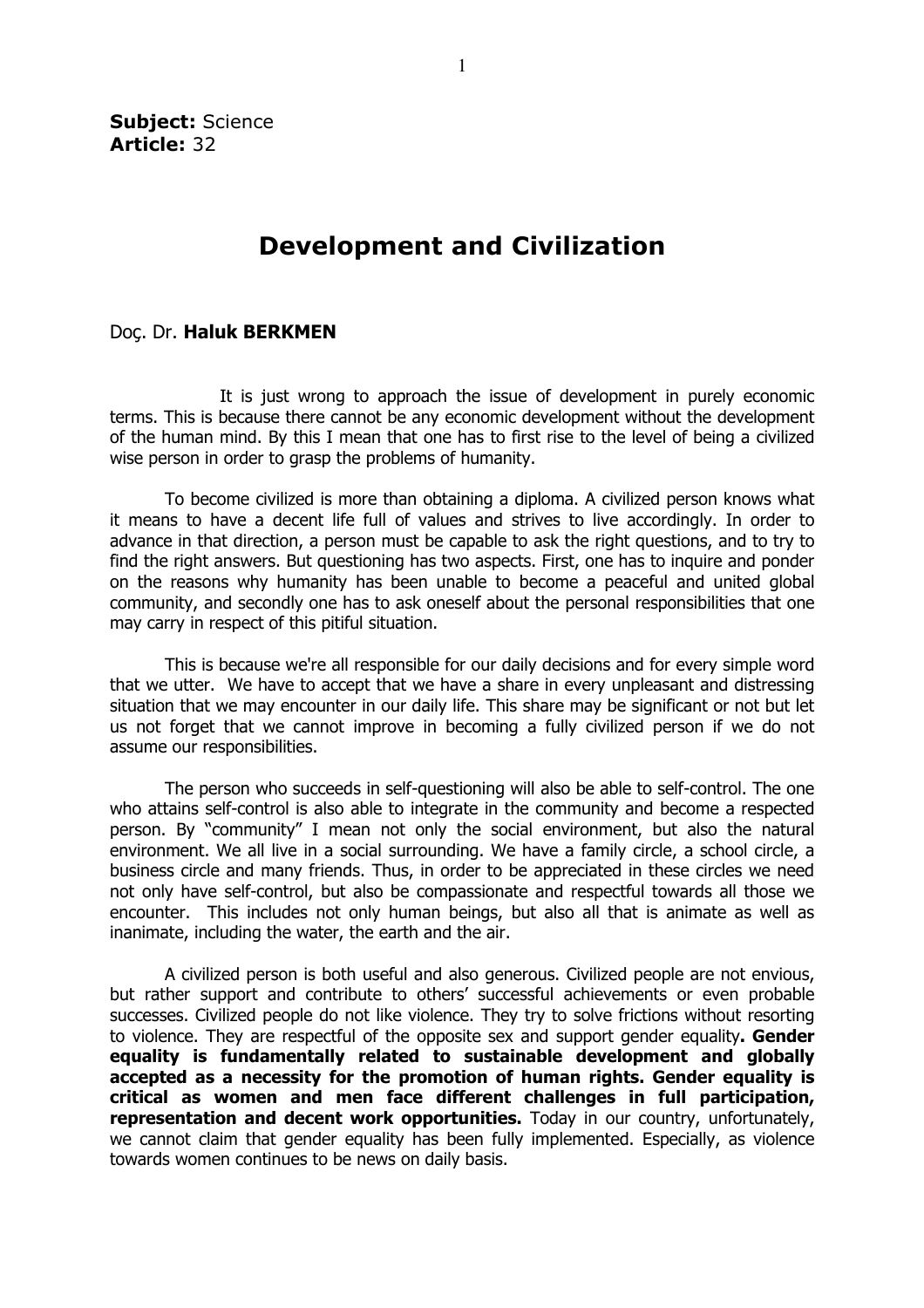Another indicator for being a civilized person is the way we behave towards our environment. That is our home, our school, our workplace and our streets. Those who spill trash in any environment cannot be accepted as being civilized. Such people think only of their own comfort and disregard others discomfort. They are mostly manipulative and selfish. In fact, it is even difficult to define them as being human. Let me quote a sentence that my son, a geneticist, frequently mentions. He says "Don't forget we are all monkeys".

Speaking of environment, I also have to talk a bit about the depletion of the natural resources. Natural resources are consumed by both economically developed countries as well as by developing countries. Carbon dioxide released into the sky causes greenhouse effect and creates climate change. Acid rain as you all know leads to the death of forests which are essential to our survival. Human activities, primarily the burning of fossil fuels and clearing of forests, have intensified the natural greenhouse effect, causing global warming. It has been demonstrated that 60 percent of the anthropogenic global warming that occurred before 2005 was generated by just seven countries. These are the United States, China, Russia, Brazil, India, Germany and the United Kingdom. These nations need to self-criticize and take the necessary steps towards reducing global warming.

On the fifth of June this year the World Environment Day the director of the UN Environment Program (UNEP), Achim Steiner said:

"Our daily decisions as consumers and producers, multiplied by billions, have a colossal impact on the environment. Some of them contribute to the further depletion of natural resources others help to protect fragile ecosystems. Each time, the choice is ours. We must collectively drive a shift to a more sustainable future, both as consumers and as the essential human elements that make up governments, businesses and the investment industry. To achieve Sustainable Consumption and Production patterns, we must decouple economic growth from environmental degradation. This means rethinking resource use in the production, distribution and use of products. Recycling rates are low - less than one-third of some 60 metals studied by the Institute for Research and Planning have an end-of-life recycling rate above 50 per cent and 34 elements are below one per cent. This represents huge potential for financial and environmental savings. Consumers and businesses can choose to be less wasteful - by not throwing out perfectly good food, by looking at more energy-efficient practices, and by taking a host of other simple measures."

Obtaining energy from renewable sources is now a priority for the whole world. In this regard, to pursue the present development paradigm is to be immersed in a no-exit situation. Today, the share in the electricity consumption of the world is resting on the shoulders of coal, oil and natural gas. Together they represent 87 % of the total consumption. The remaining 9 % is water, wind and solar energy while only 4 % is produced from nuclear energy.

Another important issue is the reduction of poverty? But in order to reduce poverty one has to be educated. One cannot improve the quality of life without competent knowledge and education. During the World Education Forum held in Korea from the 19 to the 22 May of this year, the Secretary General Ban Ki-moon said:

"Studies show that one dollar invested in education can generate up to 15 dollars in economic gain. If all students in low-income countries learned basic reading skills, more than 170 million people could be lifted out of poverty." He also declared: "Education must do more than produce individuals who can read, write